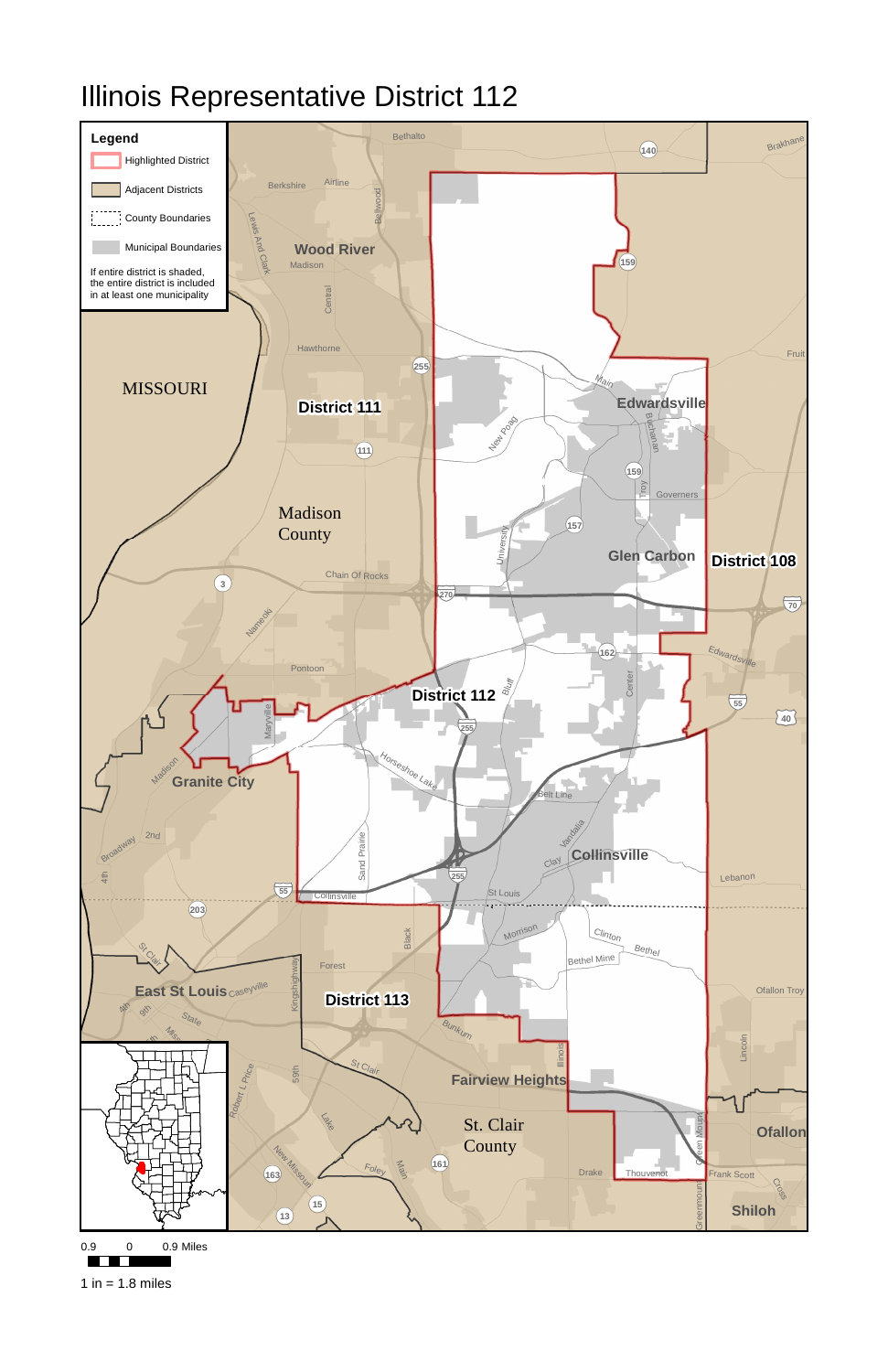## Representative District  $112$

(partially within Madison and St. Clair Counties):

Representative District 112 shall include that part of Illinois

beginning at the northwest corner of Section 18, T5N, R8W (3<sup>rd</sup> principal meridian) in Madison County, thence west along the north borders of Sections 18, 17, 16 & 15, T5N, R8W (3<sup>rd</sup> principal meridian) to N IL 159,

thence south along N IL 159 to the terminus of Miller Dr / N IL 159,

thence north for approximately 225 feet,

thence west for approximately 1300 feet to Burrough's Branch,

thence south along Burrough's Branch to Miller Dr,

thence west along Miller Dr to Springfield Dr,

thence south and southeast along Springfield Dr to N IL 159,

thence south along N IL 159 to the Edwardsville Twp border,

thence east along the Edwardsville / Ft. Russell Twp border to the northeast corner of Edwardsville Twp, thence south along the Edwardsville / Pin Oak Twp border to Marine Rd,

thence southwest along Ellswoth St to McCoy Dr,

thence southeast along McCoy Dr to Alexander Dr,

thence southwest along Alexander Dr for approximately 360 feet,

thence southeast to the Edwardsville / Pin Oak Twp border,

thence south along the Edwardsville / Pin Oak Twp border to the southeast corner of Edwardsville Twp, thence west along the Edwardsville / Collinsville Twp border to the northwest corner of Section 1, T3N, R8W (3rd principal meridian),

thence south along the west border of Section 1, T3N, R8W (3<sup>rd</sup> principal meridian) to Historic National Rd,

thence east along Historic National Rd to Lakeview Acres Rd,

thence south along Lakeview Acres Rd to a point approximately 160 feet south of E. Main St,

thence east for approximately 975 feet,

thence south for approximately 2200 feet to Canteen Creek,

thence southwest along Canteen Creek to the southwest corner of NW ¼ NE ¼ Section of Section 13, T3N, R8W (3<sup>rd</sup> principal meridian),

thence east for approximately 330 feet along the south border of NW ¼ NE ¼ Section of Section 13, T3N, R8W (3rd principal meridian),

thence south for approximately 550 feet to I-55,

thence northeast along I-55 to the Jarvis Twp border,

thence south along the Jarvis / Collinsville Twp border , and continuing south along the Caseyville / O'Fallon Twp border to the southeast corner of Caseyville Twp,

thence west along the Caseyville / St. Clair Twp border to Old Collinsville Rd,

thence north along Old Collinsville Rd to W US 50 (Lincoln Hwy),

thence west along Lincoln Hwy to N Illinois St,

thence north along N Illinois St to the southeast corner of Section 16, T2N, R8W (3<sup>rd</sup> principal meridian), thence west along the south border of Section 16, T2N, R8W ( $3<sup>rd</sup>$  principal meridian) to the west border of Section 16, T2N, R8W ( $3<sup>rd</sup>$  principal meridian),

thence north along the west border of Section 16, T2N, R8W (3<sup>rd</sup> principal meridian) to Little Canteen Creek,

thence west along Little Canteen Creek for approximately 2200 feet,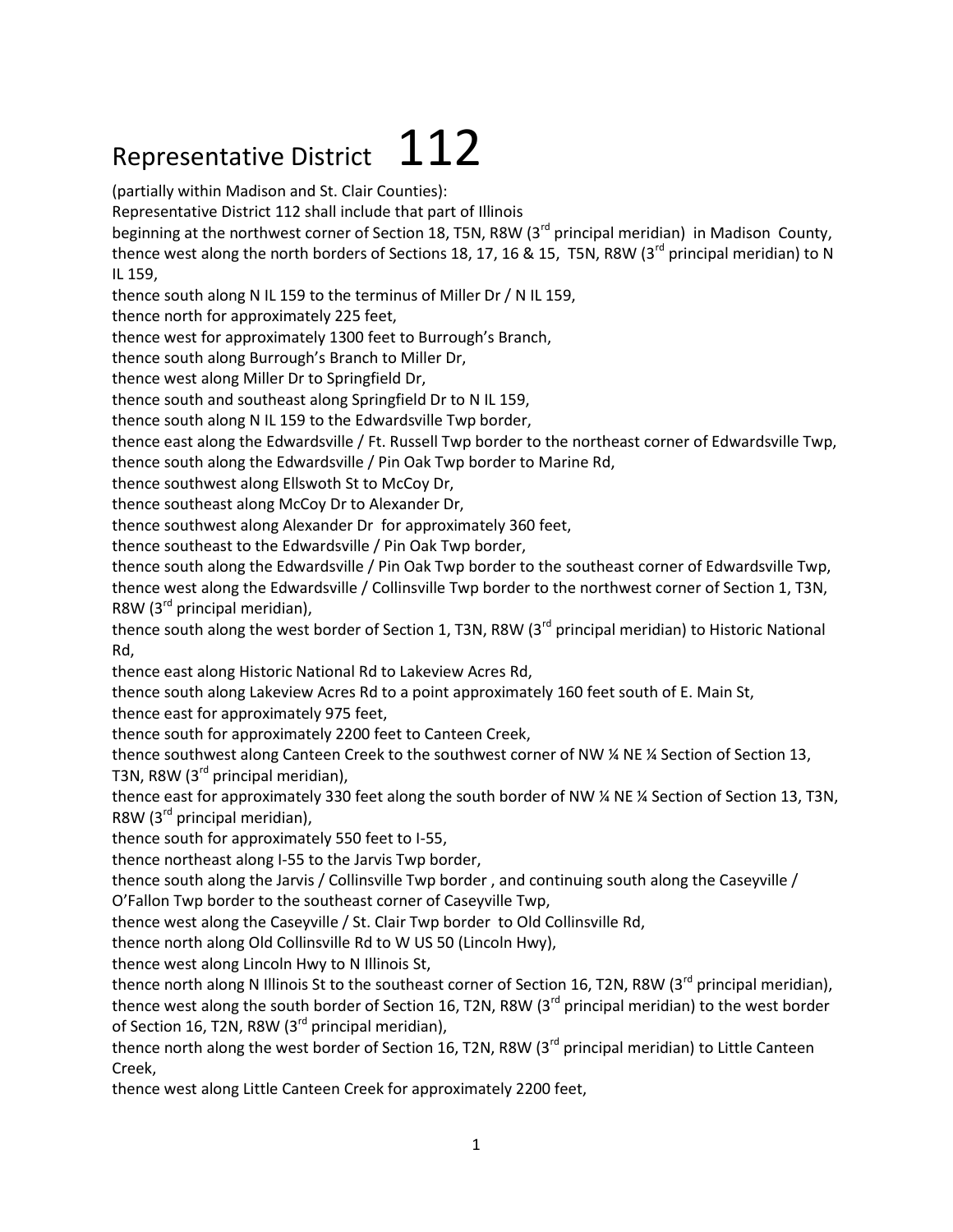thence west for approximately 1.4 miles to the Caseyville Twp border, thence north along the Caseyville / Canteen Twp border to the Madison County border, thence west along the Madison / St. Clair County border to the southeast corner of Section 33, T3N, R9W ( $3<sup>rd</sup>$  principal meridian), thence north along the east borders of Sections 33, 28, and 21, T3N, R9W (3 $^{rd}$  principal meridian) to the northeast corner of Section 21, T3N, R9W  $(3<sup>rd</sup>$  principal meridian), thence west for approximately 1300 feet to the Granite City Twp border, thence north along the Granite City / Nameoki Twp border to Edwardsville Rd, thence southwest along Edwardsville Rd to Charles St, thence north along Charles St to E. 23 $^{rd}$  St, thence west along E.  $23^{rd}$  St to Nameoki Rd, thence north along Nameoki Rd to Edwards St, thence west along Edwards St to Hall Av, thence south along Hall Av to E.  $23^{rd}$  St, thence west along E.  $23^{rd}$  St to a point approximately 230 feet west of Bromley Av, thence north for approximately 440 feet, thence northwest for approximately 300 feet to E. 24<sup>th</sup> St and Veterans Pkwy, thence northwest along the northbound side of Veterans Pkwy to Delmar Av, thence northeast along Delmar Av to  $27<sup>th</sup>$  St, thence northwest along  $27<sup>th</sup>$  St to Benton St, thence northeast along Benton St to  $27<sup>th</sup>$  St, thence northwest along  $27<sup>th</sup>$  St to Michigan Av, thence north along Michigan Av to the intersection of Wilson Park Ln and St. James St, thence northwest approximately 440 feet to the Union Pacific Rail line, thence northeast along the Union Pacific rail line to Nameoki Village (extended), thence east along Nameoki Village (extended) to Nameoki Rd, thence south along Nameoki Rd to Johnson Rd, thence east along Johnson Rd to Carlson Av, thence south along Carlson Av to Jill Av, thence east along Jill Av to Wayne Av, thence north along Wayne Av to Johnson Rd, Av, thence east along Johnson Rd to Edgewood Av, thence north along Edgewood Av to Gary Av, thence east along Gary Av to Maryville Rd, thence south along Maryville Rd to Parkview Dr, thence east along Parkview Dr to Westmoreland Dr, thence east and north along Westmoreland Dr to Keith Dr, thence east along Keith Dr to Mockingbird Ln, thence north along Mockingbird Ln to Stratford Ln, thence east along Stratford Ln and continuing east along Stratford Ln (extended) to the Alton Southern rail line, thence south along the Alton Southern rail line to the southwest corner of Granite City Twp, thence east along the Granite City / Nameoki Twp border to the north track of the Chicago & Northwestern rail line, thence northeast along the north track of the Chicago & Northwestern rail line to Reville Ln, thence south along Revielle Ln to the south track of the Chicago & Northwestern rail line, thence northeast along the south track of the Chicago & Northwestern rail line to Anderson Ln,

thence south along Anderson Ln to State Rt 162,